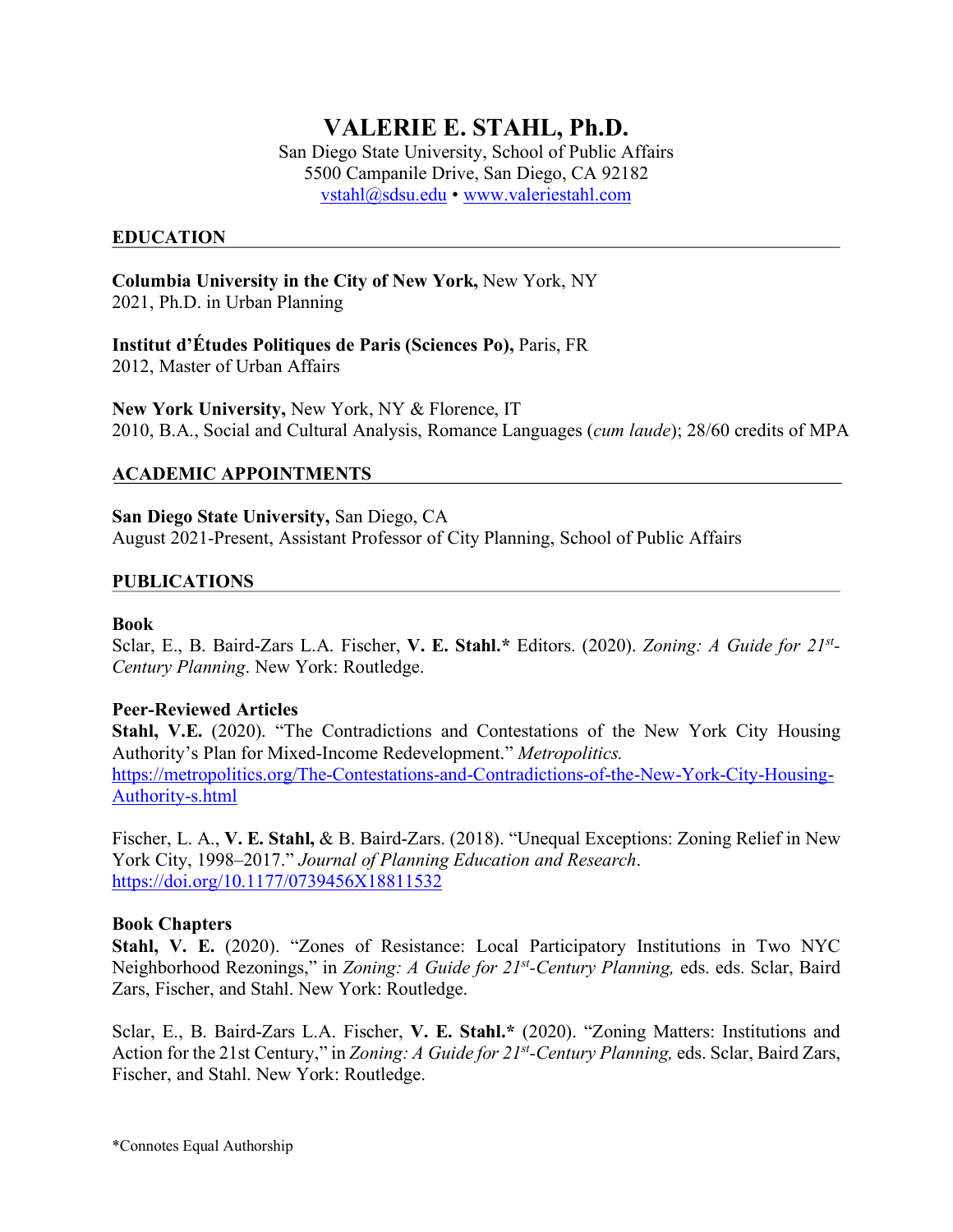#### **Book Review**

**Stahl, V. E.** (2021). "Book Review: Keeanga-Yamahtta Taylor, Race for Profit: How Banks and the Real Estate Industry Undermined Black Homeownership." *City & Community*, *20*(1), 73– 75. https://doi.org/10.1177/15356841211006494.

## **Peer-Reviewed Works Under Review and in Preparation**

**Stahl, V.E.** "Housing Publics: Situated Resistance to Public Housing Redevelopment in NYC," (in preparation for accepted special issue in *Environment and Planning: C*).

**Stahl, V.E.** "What's in a Meeting? An Anatomy of Deliberations Around Public Housing Redevelopment," (In preparation, to submit to *City and Community*).

**Stahl, V.E.** & A. Cassola. "'Displacing the Invisible': Exploring the Relationship between Homelessness and Gentrification in NYC," (In preparation).

## **Policy Briefs, Journalistic, and Other Publications**

Burney, D., F. Rose, & **V.E. Stahl** (2020). "Mapping Community: Public Investment in NYC," Exhibition Publication, the Center for Architecture, in conjunction with Partner & Partners. https://w7jln1jmtz92r8zso3ijqxl1-wpengine.netdna-ssl.com/wpcontent/uploads/sites/2/2019/03/Center-for-Architecture-Mapping-Community-Book-2020.pdf

**Stahl, V. E.** (11 Jan. 2017). "Ben Carson is an Insult to HUD," *Slate.* https://slate.com/business/2017/01/ben-carson-is-an-insult-to-hud.html

Holladay, J.S., H. Kunreuther & **V.E. Stahl** (2016). "Measuring Flood Risk: What Are NYC Residents Willing to Pay for a Flood Protection System?" NYU Institute for Policy Integrity and University of Pennsylvania Risk Center.

https://policyintegrity.org/files/publications/Measuring\_Flood\_Risk\_Policy\_Brief.pdf

**Stahl, V. E.** (2012). "Entitlements and Capabilities of Young 'Citizens': Participatory Community Involvement of At-Risk Youth in Argentine Cities," in *Reducing Urban Poverty: A New Generation of Ideas,* The Woodrow Wilson Center for International Scholars.

**Stahl, V. E.** (23 Nov. 2011). "Why the Asian Food in Paris is so Bad," *Citylab.*  https://www.bloomberg.com/news/articles/2011-11-23/why-the-asian-food-in-paris-is-so-bad

## **TEACHING**

**San Diego State University,** San Diego, CA

Fall 2021, CP 630: Seminar in Urban Planning Foundations, Master's Level Course Fall 2021, PA 320: Introduction to Urban Planning, Undergraduate Level Course

**Columbia University**, New York, NY

January 2021, **Primary Instructor (Online)**: Strategies for Community Engagement, MS UP Fall 2019, **Co-Instructor**: "Planning Methods," MS UP, with Dr. Malo Hutson Aug.2016 and Aug. 2017, **Primary Instructor**: "Quantitative Methods Summer Primer," MS UP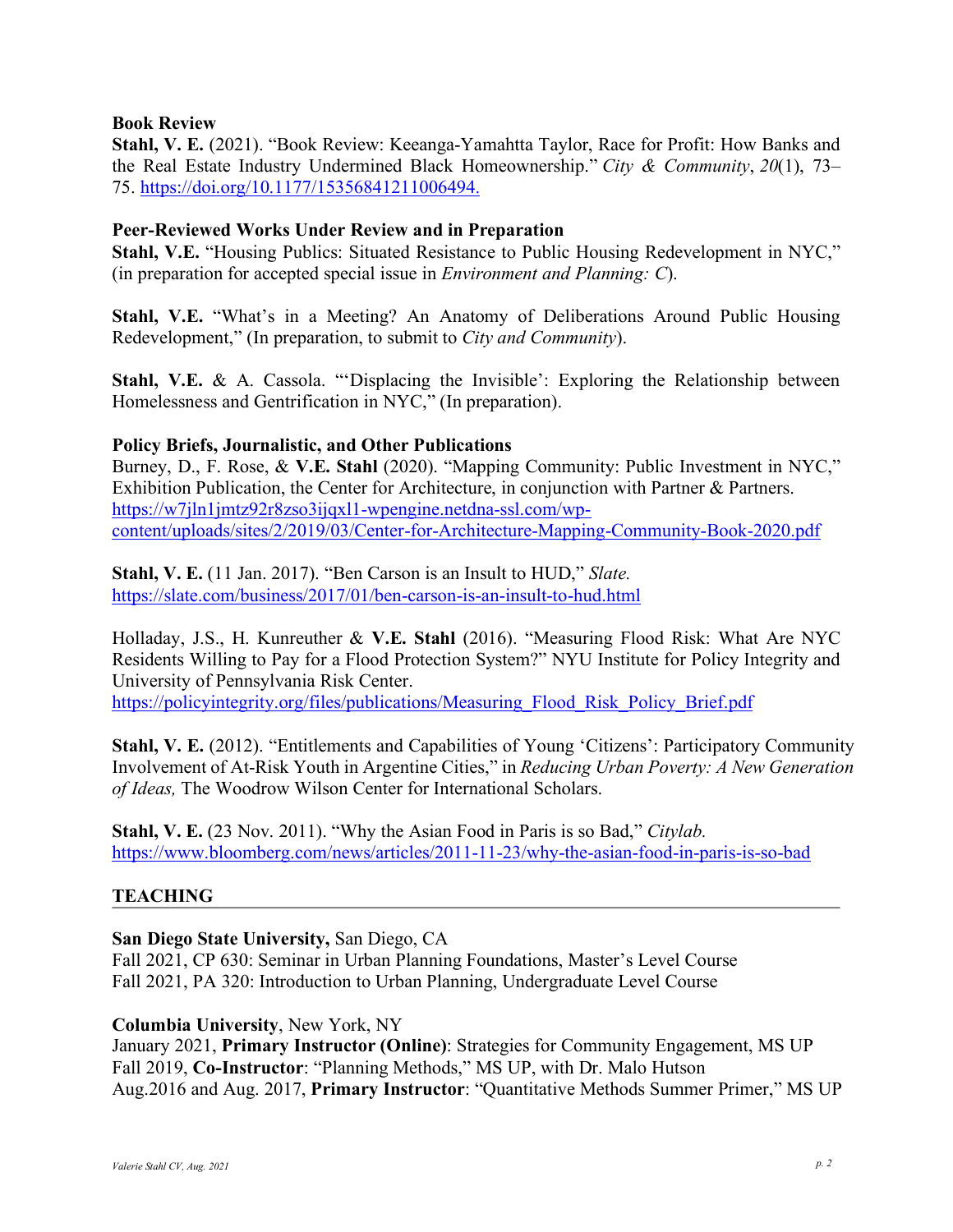Fall 2015, Spring 2017, **Teaching Fellow:** "History and Theory of Planning," MS UP

**Hunter College,** New York, NY Fall 2017, **Primary Instructor**: "Urban Life: Inequality in the City," BA Urban Policy & Planning

## **PRESENTATIONS**

## **Peer-Reviewed Conferences and Workshops**

In 2021, Accepted Abstract, "'Displaceability' in Public Housing Conversions: A Critical Assessment of Tenancy Disparities in California's Rental Assistance Demonstration (RAD) Program," Association of Collegiate Schools of Planning (ACSP), Annual Conference. Online.

2020, Presented Paper, "Housing Publics: Contested Approaches in a New York City Public Housing Redevelopment," ACSP Annual Conference. Online.

2020, Presented Paper, "Displacements Without Displacement: Contested Visions for the Future of a New York City Public Housing Community," for "Housing Movements: Tenant Battles in Raced and Gendered Capitalism," Workshop, in lieu of Urban Affairs Association (UAA) Pre-Organized Session. Online.

2019, Presented Paper, "Organizing Community in an NYC Public Housing Redevelopment: A Pragmatic Approach," UAA Annual Conference. Los Angeles, CA.

2018, Presented Paper, "The NextGeneration of NYCHA in Crisis: Tenant Engagement in an NYC Public Housing Redevelopment," ACSP Annual Conference. Buffalo, NY.

2018, Roundtable Participant, "Zoning: A Guide for 21<sup>st</sup> Century Planning," ACSP Annual Conference. Buffalo, NY.

2018, Presented Project, "Displacement Without Displacement': Tenant Engagement in NYCHA's NextGeneration Neighborhoods Plan," 10<sup>th</sup> Annual Krueckeberg Doctoral Conference in Urban Studies, Urban Planning and Public Policy. New Brunswick, NJ.

2017, Presented Paper, "Exceptions as Planning: Quantitative Analysis of Zoning Relief and Rezonings in New York City, 1998-2016," with L.A. Fischer and B. Baird Zars at ACSP Annual Conference. Denver, CO.

2017, Presented Paper, "'Displacing the Invisible': Exploring the Relationship Between Gentrification and Homelessness in New York City," with A. Cassola at the American Association of Geographers (AAG) Annual Conference. Boston, MA.

2016, Presented Paper, "An Unequal Geography of Exceptions: Zoning Variances and Special Permits in NYC, 1998-2015," with B. Baird-Zars, ACSP Annual Conference. Portland, OR.

## **Invited Guest Lectures, Conference Organization, and Campus Talks**

2020, "Governing Public Housing Redevelopment in NYC," in Dr. Elizabeth Marcello's Governing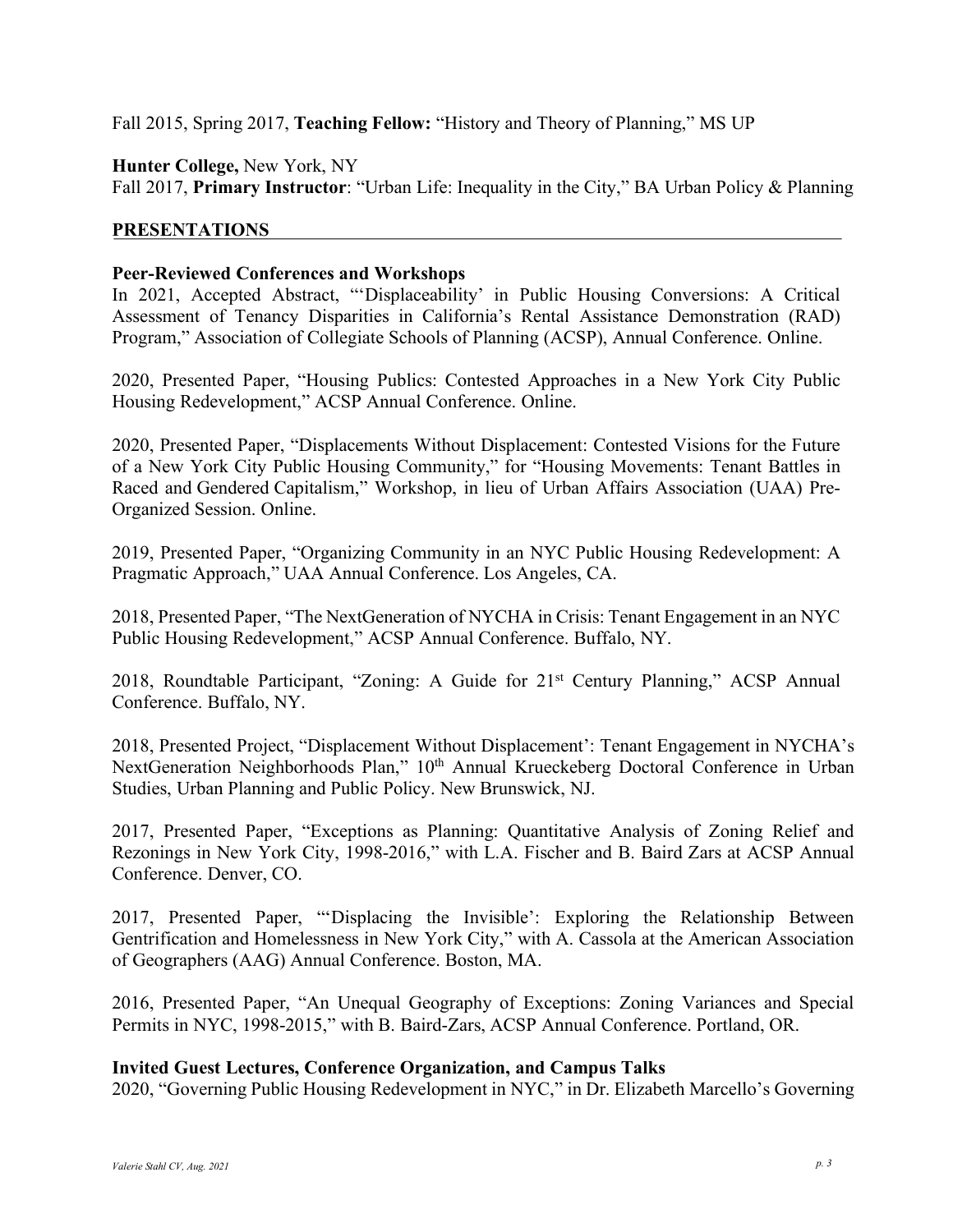the City Master's Course at Queens College Urban Affairs Program. Online.

2018, "The Politics of (Truly) Affordable Housing in NYC," in Dr. Elizabeth Marcello's Urban Politics Undergraduate Course at Queens College. Flushing, NYC.

2018, "Participation in NYCHA's NextGeneration Plan: Tenant Neighborhood Ownership in a 'Public' Redevelopment Process." in Professor Laura Wolf-Powers' Community Planning in NYC Master's Course at Hunter Urban Policy & Planning. New York, NY.

2018, Co-Lead Organizer and Workshop Facilitator, "Zoning for 21st Century Planning" Workshop at Columbia GSAPP.

2017, "Dismantling U.S. Federal Housing Policy," (campus talk/panel) for "First 100 Days: Day 64- Dismantling," at Columbia GSAPP, with Professors Laurie Hawkinson and Vishaan Chakrabarti. New York, NY.

2016, Co-Lead Organizer and Introductory Remarks, "Past is Prologue: Planning's Critical Approach to 100 Years of Zoning," at Columbia GSAPP and the Museum of the City of New York.

2015, "The Relationship of Advocacy Planning with Social Movements and Counterculture: Tools, Forms, and Results," (Respondent) at "Urbanism in Times of Insurgency" Conference at Università IUAV. Venice, IT.

2012, "Entitlements and Capabilities of Young 'Citizens': Participatory Community Involvement of At-Risk Youth in Argentine Cities," at "Reducing Urban Poverty: A New Generation of Ideas" Finalist Presentations. Woodrow Wilson Center. Washington, D.C.

# **FELLOWSHIPS, GRANTS, AND AWARDS**

2014-2019, Columbia University GSAPP Full Tuition, Enrollment Fees, and Yearly Stipend 2018, Finalist, Columbia University Graduate 3 Minute Thesis (3MT) Competition 2018, Association of Collegiate Schools of Planning (ACSP) PhD Student Travel Grant 2018, Columbia Population Research Center Research Grant (with Lance Freeman) 2017, Columbia University Graduate Student Advisory Council Conference Spring Travel Grant 2014, Alfred P. Sloan Foundation Research Grant (Applicant and Consulting Project Manager) 2012, Finalist, *Reducing Urban Poverty* Paper Competition, Woodrow Wilson Center 2006-2010, New York University College of Arts and Sciences Scholarship, Honors Scholar

## **PUBLIC SCHOLARSHIP AND PROFESSIONAL EXPERIENCE**

## **Freelance Research Assistant**, New York, NY

April 2020-Present (*pro bono)*, **Community Voices Heard**

Rent research for organizing campaigns in Hudson Valley, NY.

April-Sep. 2018 (with Elliott Sclar)

Research on the impacts of rent stabilization across Westchester County, NY. Generated a report that contributed to securing rent stabilization in the town of Ossining, NY, first town in NY state to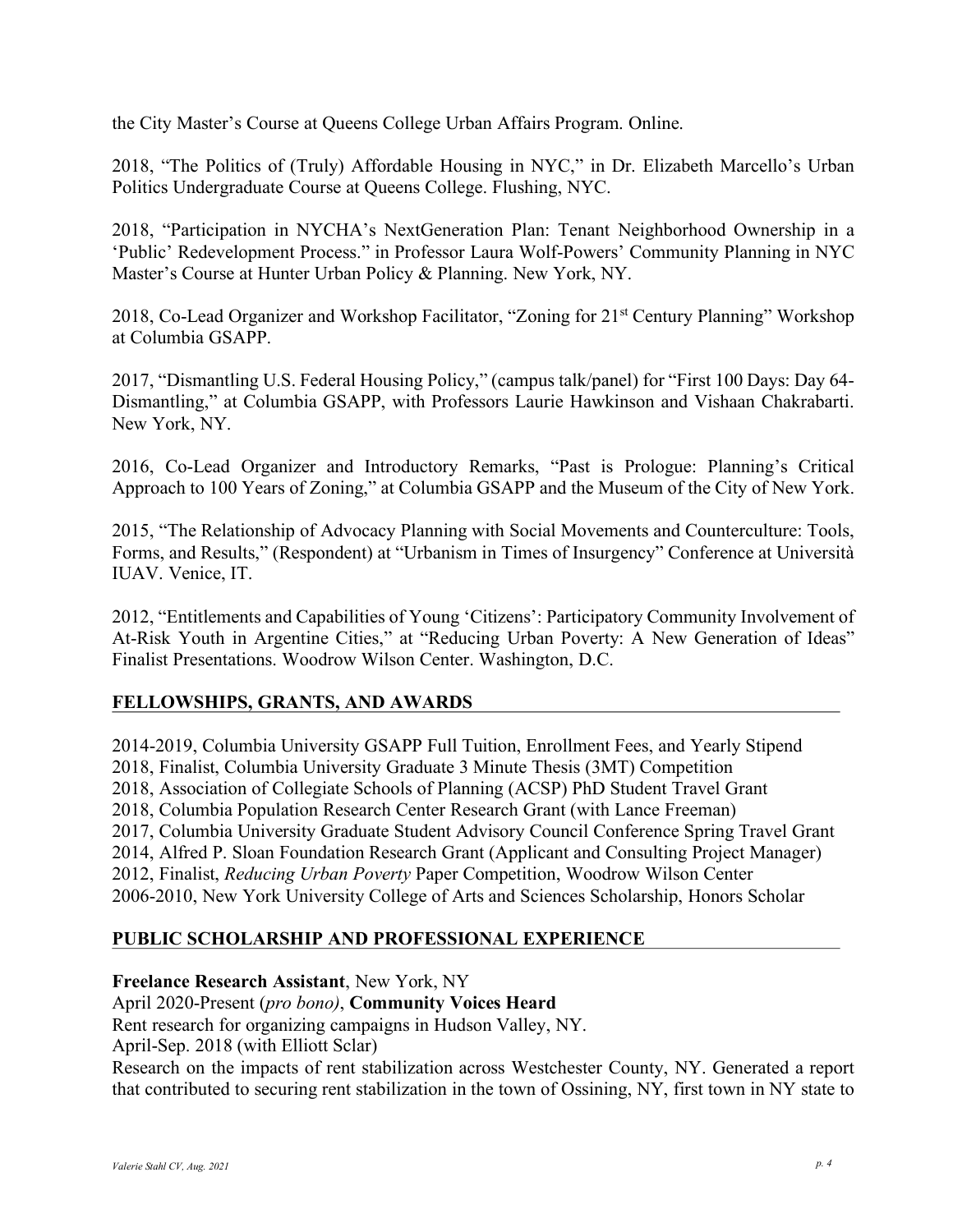do so in nearly 30 years.

May 2018- Mar. 2019 (with Elliott Sclar), **Fahringer & Dubno Law**

Research for legal case challenging rezonings that prohibited adult establishments across NYC.

Dec. 2017-March 2017 (with Lance Freeman), **Broadway Triangle Community Coalition** Collected data and edited report for legal case challenging disparate racial impacts of Brooklyn Pfizer Site Rezoning Study for local community group.

July-Sept. 2016 (with Lance Freeman), **US Department of Justice**

Review of fair housing issues for legal case challenging discrimination in affordable housing projects in Nassau County, NY.

## **The Center for Architecture**, New York, NY

Oct. 2018- August 2019, Assistant Curator, "Mapping Community: Public Investment in NYC." Conceptualized exhibit on NYC capital budget process with lead curators, museum staff, and graphic designers; gathered and provided research for exhibit objects, including interviews with public officials; drafted the exhibit wall text; generated exhibit maps in QGIS.

## **The Institute for Policy Integrity at New York University School of Law,** New York, NY

July 2014-Sept. 2016, Consulting Project Manager

Coordinated research team, collected data, drafted policy and grant reports for \$210,000 Sloan Foundation grant on the distributional effects of National Flood Insurance Program.

## Aug. 2012-July 2014, Associate for Development, Events, & Operations

Developed environmental policy institute's \$1 million budget through grant-writing and reporting, executed two annual conferences and other events, directed day-to-day operations of institute.

# **Muse D. Territoires,** Paris, FR/New York, NY

## Aug. 2013-Aug. 2014, NYC-Based Project Manager

Served as consultant to Paris-based community-based organization and coordinated "Empowerment in Action" NYC Training on urban civic engagement for European professionals.

# **The US Department of Housing and Urban Development,** Washington, D.C.

Jan.-June 2012, Office of Policy Development & Research Fellow Fellow in the Office for International and Philanthropic Innovation. Generated policy briefings for Secretary and other top officials, met with international and non-profit stakeholders, coordinated

# **"Cities Are Back in Town," Sciences Po Research Institute** Paris, FR

Feb.-June 2011, Research Assistant for comparative urban education project in Chile and Argentina

# **SERVICE, AFFILIATIONS, & RELATED SKILLS**

events, managed research team of USC graduate students.

## **Service and Mentorship**

2021, Assisted in reviews of admissions for MS in Urban Planning Program, Columbia University 2020-21, GSAPP Urban Planning mentor for MS student interested in pursuing PhD 2020, Reader for Elana Boulos' MFA in Theater Production Thesis, "Making Space for Our Audiences: The Impact of Social Spaces at not-for-profit Theaters," Columbia University